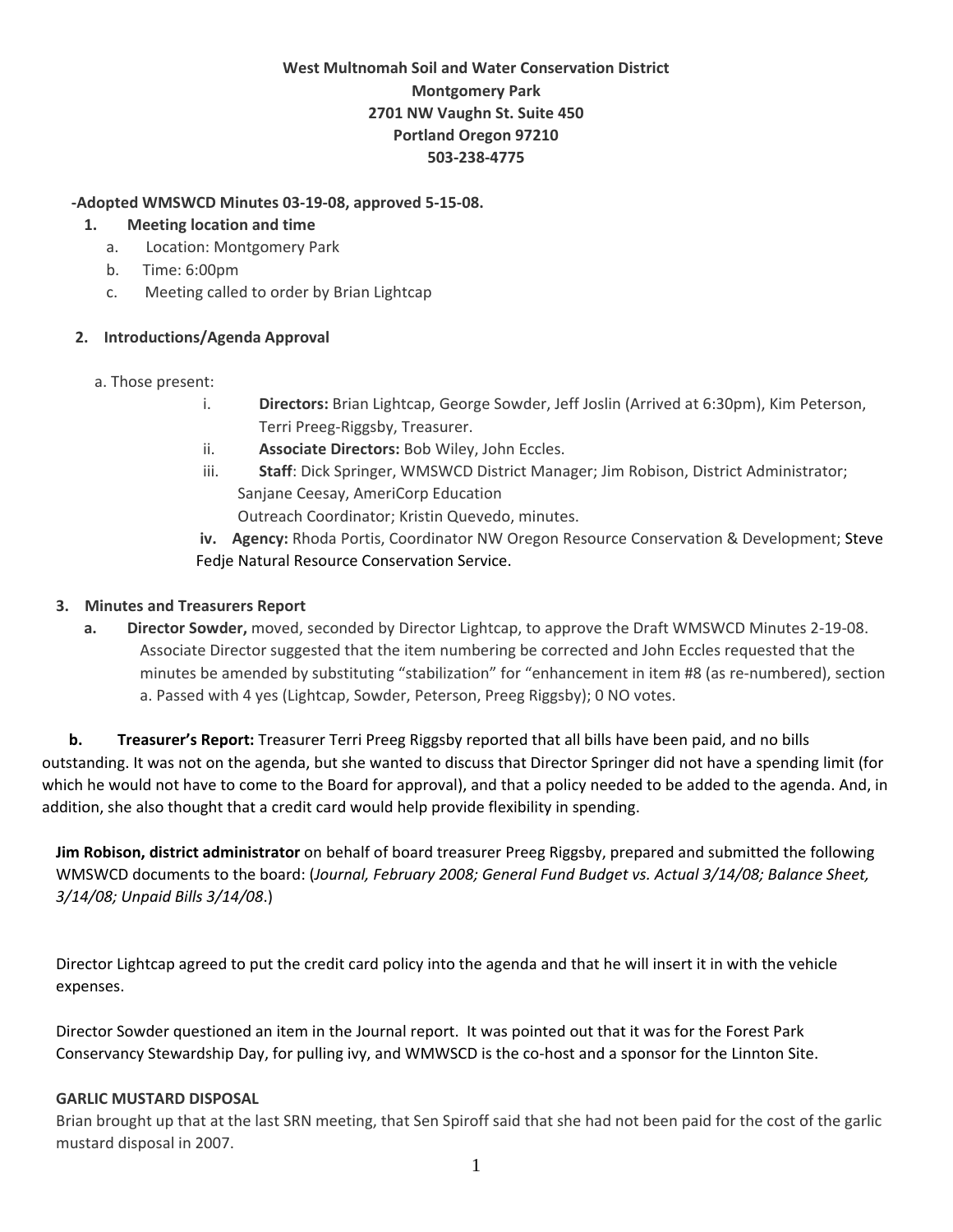District Administrator Robison said that he would check the records, and report back.

#### 4. **Directors' Reports**

## **a. Report on Forest Park Conservancy (Lightcap/Springer)**

Brian Lightcap reported that he worked with the Forest Park Conservancy pulling ivy (on March  $15^{th}$ ), and that over 200 people were there, some were out of state. The beer and chili was great. Chair Lightcap also reported that he had attended the most recent meeting of the **Sturgeon Lake Planning Group**

### **b. Monthly Drainage Meeting (Wiley)**

Bob Wiley reported on the Sauvie Island Drainage Improvement Company monthly meeting. He mentioned that one of the most important issues currently facing the drainage district was compliance with the US Corp of Engineers' requirement to remove trees from levees to continue to meet current standards for certification. Director Sowder inquired if he knew if the "science" had changed concerning the threat trees pose to the integrity of the dikes in light of the challenge that the Bridgeton Neighborhood had made in court to the Peninsula Drainage District No. 2. He answered that he did not know, but he doubted it. He added that he thought that the Bridgeton's court challenge had been denied. He said the residents felt the trees enhanced the neighborhood. So this is why there was a mass protest because the people did not want to loose the trees. FEMA & the Corp of Engineers had to explain the scientific reasons for removing the trees near the levee. FEMA explained that the trees destabilize the levee. The current standards as they apply to the Sauvie Island levees (of which there are 18 miles within the districts boundaries) are: all trees with trunk diameters over 4 inches must be removed, and remaining trees must meet a minimum spacing of 18 feet. All others must be removed, including the roots, and the cavity replaced with rock and gravel otherwise it could create channels through which water could infiltrate and weaken the levee.

## **c. Tryon Creek Restoration Monitoring Project (TCWC) (Terri Preeg Riggsby)**

Terri (Tryon Creek Watershed Council Chair) reported that there will be a media event to celebrate the success of State and Federal agencies that have collaborated to improve the passage of the fish migration into the Tryon Creek watershed. US Fish and Wildlife conducted "electrofishing" surveys of Tryon Creek and those results show that Cutthroat Trout, Coho Salmon, steelhead and the Pacific Lamprey Eels have returned to the stream and have been found above the culvert. This survey will play a part of the project to retrofit and eventually replace the culvert.

**d. Director Jeff Joslin** updated the board on the ongoing ESCO landfill land conditional use application. He said he expected the application to be approved with conditions. His group would appeal the decision if Multnomah County approved the conditional use permit to allow Esco to increase the size of their landfill.

**e. John Eccles** reported that Sam Chan, a researcher at OSU<sup>1</sup>, was willing to attend tonight's Board meeting to talk about the bank stabilization on Sauvie Island but he had a conflict with the date. He requested that Sam be placed on next month's agenda.

**f. Steve Fedje NRCS reported** no federal farm bill yet and that he is catching up on current projects. He had completed the biological assessment for the metro property on the Multnomah Channel.

**g. John Eccles** reported that the grant proposal for the (RAP Camp video Project) was finished and had been submitted to the Spirit Mountain Community Fund. John Eccles distributed the document: *Draft Cooperative Agreement between the West Multnomah Soil & Water Conservation District and the Oregon Association of Conservation Districts Foundation.* (The MOU with the Oregon Association of Conservation Districts Foundation will be discussed under *New Business*.)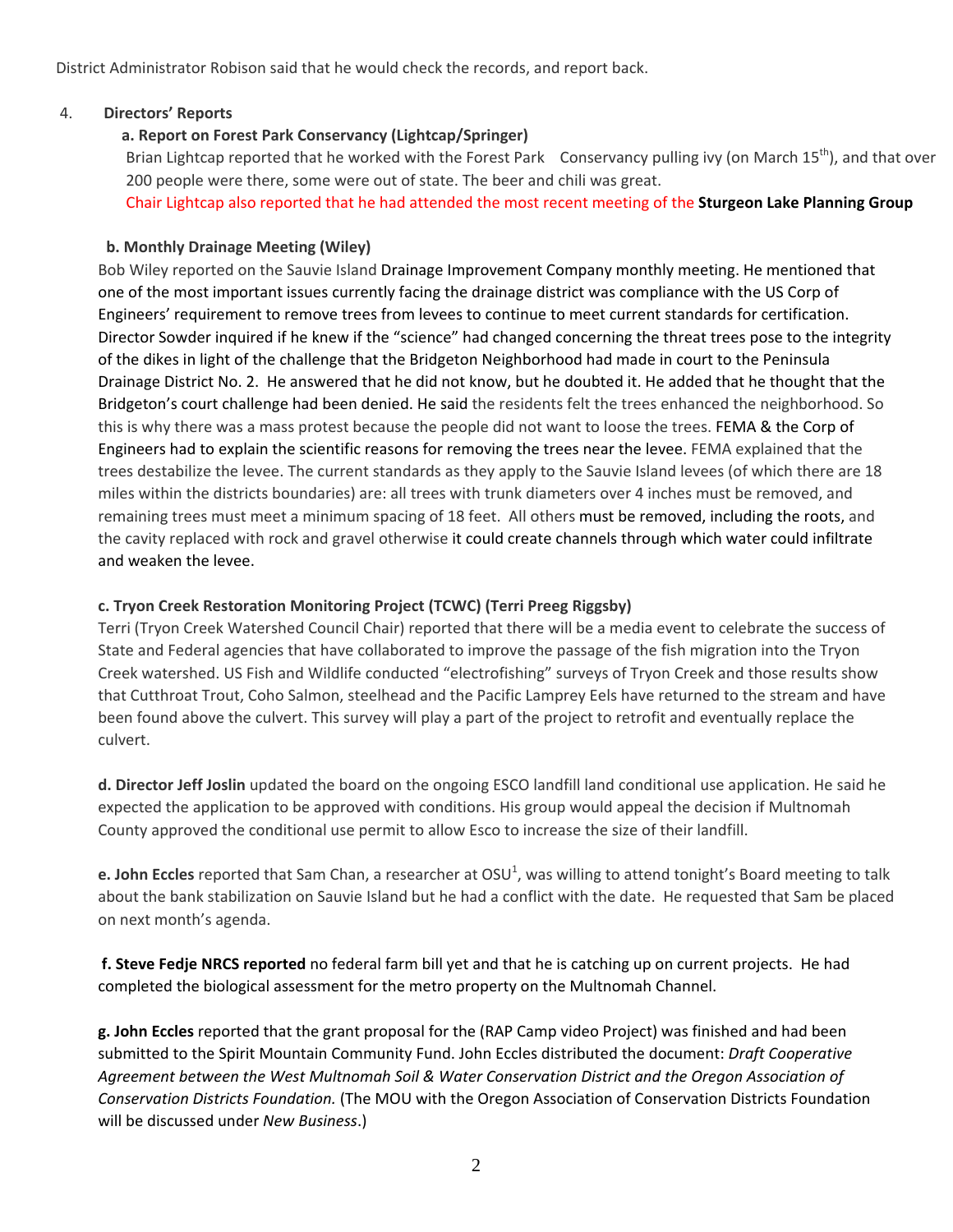The board briefly discussed the dollar commitment of WMSWCD and where other contributions were coming from.

**h. Dick Springer** reported that he and Chair Lightcap had met with Chuck Beasley, Senior Planner with the Multnomah County Department of Land Use Planning and Multnomah County<sup>2</sup> and Jeff Cogan, Commissioner for Multnomah County.<sup>3</sup> They utilized the opportunity to familiarize Jeff and Chuck with the importance of the Dairy Creek/Sturgeon Lake Project.

Dick Springer noted that he had sent the letter previously proposed to the Director of the ODFW, Roy Elicker, urging the ODF&W to include funding for Sturgeon Lake in their budget for the next biennium. Dick said that he intended to attend the April  $7<sup>th</sup>$  ODFW budget hearing.

Director Lightcap noted that the OWEB grant (for the Dairy Creek/Sturgeon Lake Project Study) will be added to the agenda under **New Business**. He said that WMSWCD proposed budget for fiscal year 2008‐2009, currently being considered by the WMSWCD Public Budget Committee, included a proposed contribution from the Sturgeon Lake Maintenance fund of approximately \$75,000 with an additional \$25,000 of District funds added to provide initial funding to encourage others to contribute to the proposed Dairy Creek/ Sturgeon Lake Study. The board continued to discuss issues about funding the project feasibility study. The board discussed how much the study is going to cost, and where the money would come from to fund the study, and discussed other sources of funding, and the board agreed that more was needed.

Director Sowder asked about the total cost of the study. Director Sowder questioned the original estimate for \$½ million for the feasibility study and asked that perhaps we need an update.

The board agreed that it was important to kick start the process.

**j. AmeriCorps Updates. Sanjane Ceesay** gave a PowerPoint presentation on his projects: (see the submitted document summarizing his projects on the Naturescaping workshop on Sauvie Island; Skyline Elementary Ivy removal/Conservation program; WMSWCD Newsletter; Neighborhood House/Jackson School Partnership; West Hills Naturescaping; Oregon Envirothon Education packages; RAP Camp 2008 Information packages; Annual National Conservation Poster Contest; Proposed partnership with Somali Refugee Community and RNAP; Rain Garden Classes.) (See doc: *Sanjane Ceesay – Projects (2007‐2008) Update*). He also talked about his Americorp individual project which he described as a Community Action Project focusing on rain gardens that he was conducting with the assistance of EMSWCD.

**k. Jim Robison** updated the Board about the enhanced capabilities of the WMSWCD website with the new hosting service.

**l. Director Dick Springer** submitted his report to the board about his activities for the month. (See doc*: March '08 Monthly Director's Report*). He reported that the WMSWCD Conservation Planner, Kammy Kern‐Korot, was increasing contacts and that Dave Bowman, EMSWCD conservation practices implantation specialist, was working with Kammy with field visits.

### **[5. No old business]**

#### **6.Discussion**

### **MISSION STATEMENT/STRATIC PLAN**

**a. Dick Springer** expressed his desire that the Board revisit WMSWCD's Strategic Plan. He suggested that a couple of options: one, that one goal be reviewed per month; or that a board retreat be scheduled to review the Plan. The Board discussed its current work load for the next three months and came to no conclusion concerning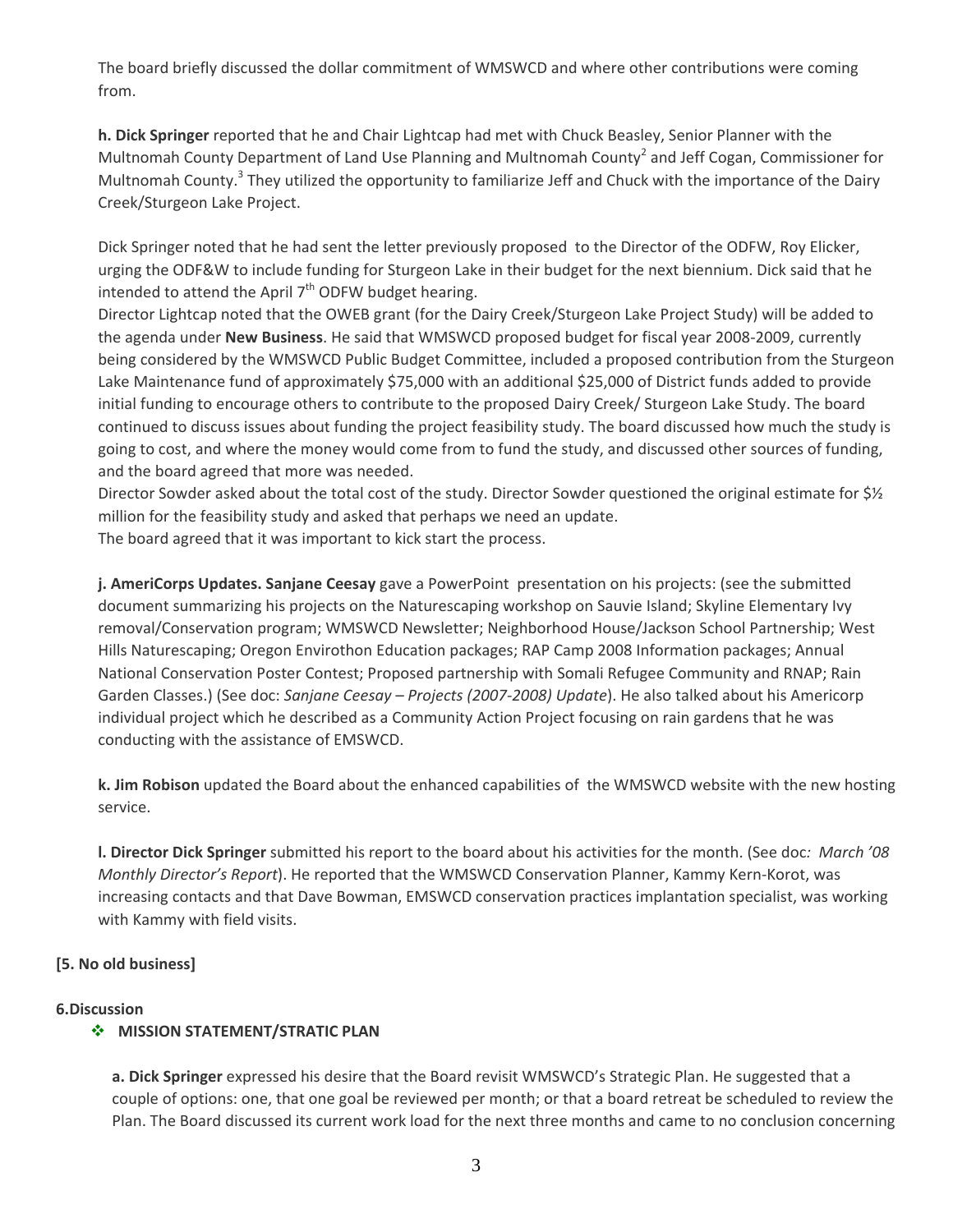review of the Strategic Plan. Dick asked that the individual members of the Board review the strategic plan and email him their thoughts and comments.

### **b. District LOGO**

Dick and Terry will meet and talk about logos for WMSWCD.

Brian suggested that the logos could be put on‐line, or sent in emails and people could comment about them. Everyone was reminded about Nane Tuniman's extensive professional graphic skills.

**Vehicle** 

**Jim Robison summarized his research concerning purchase of a vehicle for District use.**

The board discussed the necessity of purchasing a vehicle for district business. The options presented were to either get an SUV hybrid, diesel/bio diesel model, a new vehicle, or a used vehicle from a group such as the firefighters, who might have a surplus of vehicles, or we could find a vehicle through the state purchasing pool. The budget for this vehicle was agreed.

Director Lightcap made a motion, seconded by Director Preeg Riggsby, to support the staff recommendation to purchase a vehicle for District use, to consider used vehicles, as well as new, and to set a budget limit of \$30,000 for **such purchase. Motion passed with 4 YES votes; and 1 NO vote (Peterson).**

### **Credit Card Policy**

Director Joslin made a motion, seconded by Director Sowder, to give Jim Robison, Dick Springer, and Kammy Kern-Korot District credit cards with a \$500.00 limit. Motion Passed with 4 YES votes; and 1 NO vote (Peterson).

### **SPENDING LIMITS**

The board discussed an amount of money that could be spent by the District Manager without requiring a Board Action . Director Preeg Riggsby suggested either a \$1,000 or \$2,000 dollar limit. The board requested that she bring a draft policy for Board review at its next regularly scheduled monthly meeting.

### 7. **New Business**

### **OACD MOU for RAP Camp**

**Associate Director John Eccles,** in reference to the document: *Draft Cooperative Agreement between the West Multnomah Soil & Water Conservation District and the Oregon Association of Conservation Districts Foundation, requested that all board members review it and be prepared to discuss and vote on* it next Board Meeting. He emphasized that the MOU must be approved by the Board by May  $1<sup>st</sup>$ , 2008.

#### **RAP Camp Video Project**

The Board discussed the funding for the RAP Camp Video Project.

WMSWCD has applied to the Spirit Mountain Community Fund for funds to complete the RAP Camp Video Project (initiated in May‐June of 2006) Through the OACD and the OACD Foundation.

Director Joslin was concerned about the project funding and requested a brief history of the project. The Board discussed Jeff's request and Chair Lightcap suggested that if Jeff had any specific questions to email them to him for a response.

It was also discussed that it was important that there needed to be clarity in the budget and that the upcoming 2008‐ 2009 budget have the necessary funds allocated for the RAP camp video.

#### **GRANT APPROVAL COMMITTEE**

Jim Robison reminded the Board that WMSWCD needed a grant approval committee to review and award grant applications for the WMSWCD FISH grant program. He suggested that it include one Board member, one staff person, and one other member of the public.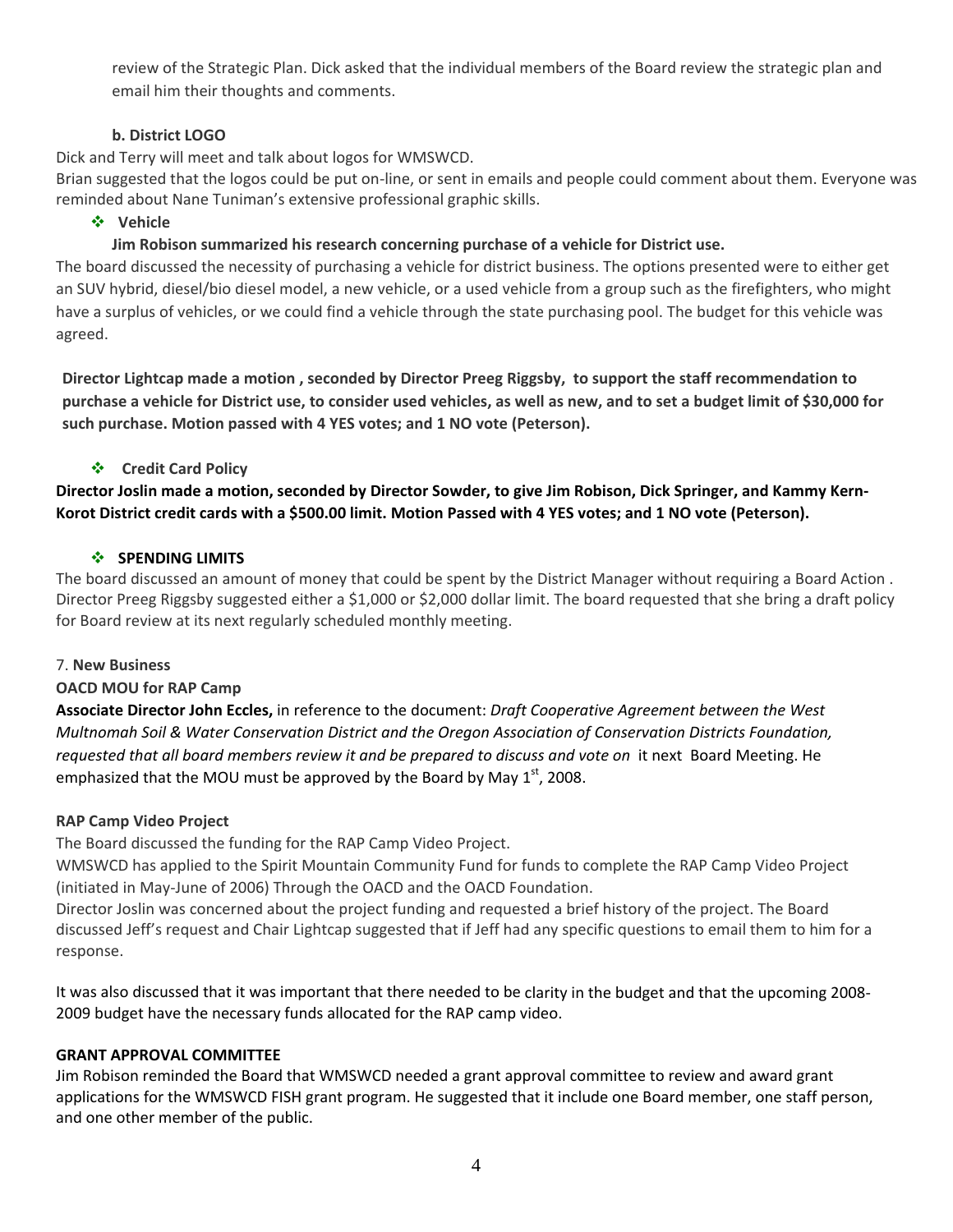Director Lightcap appointed Dick Springer as committee chair; Director Sowder volunteered for the 2<sup>nd</sup> position. There is a need for a 3<sup>rd</sup> person.

Jim emphasized that it is important that the members of this committee not have any conflict of interest and that it is important that the person applying for the grant is not on the committee. Jim added that a possible source for candidates for the grant review committee could be found among members of the WMSWCD Public Budget committee, or those who applied for the Budget Committee but were not appointed.

### **LNG ports and pipelines in Oregon, specifically Bradwood and West Port.**

The board began a discussion about Northstar Plant/Pipeline. Treasurer Preeg Riggsby suggested that this issue was not part of WMSWCD mission and therefore should not be discussed..

Director Preeg Riggsby made a motion to table this item. Motion seconded by Director Joslin. Motion passed unanimously.

## BACKYARD HABITAT [referenced document: copies of 2 emails; one from Jayne Cronlund to Dick Springer, March 05, **2008, subject Backyard Habitat Expansion; and, two, from Jayne**

## **Cronlund to Sharon Wood, march 5, 2008, subject: Fwd: Spirit Mountain Community Fund.]**

Director Springer reported that he had entered into discussions with the non‐profit groups Three Rivers and the Audubon Society primarily for invasive species removal. Three Rivers had proposed expanding the relationship. But at this state he was still "listening". He suggested that it was possible that they would want some additional funding, possibly for a coordinator/training assistant, and/or outreach person.

 $\cdot \cdot$  Director Lightcap begged the board's indulgence and spoke to an issue of interest to him: he wanted to know how to get the forest land owners to talk about things they know about forest management and he wanted to know about their experiences in forest management.

The board continued to discuss the need to get forest land owners together, possibly at the Skyline Grange Hall to talk about these issues…of styles forest management. SRN and WMSWCD could be partners.

Director Joslin reiterated the importance to get a technical assistance grant from OWEB for the Sturgeon Lake/Dairy Creek feasibility study, and that Ducks Unlimited should partner with us for that grant application. The Meyer Memorial Trust could also be another prime candidate for this grant.

### **Confirm next meeting date and location and adjourn.**

### **Director Brian Lightcap adjourned the meeting at 8:40pm.**

The West Mulnomah Soil and Water Conservation District Board of Directors' next meeting will be Tuesday, April 15, 2008 , 6;00pm at the Conservation conference Room, 2701 NW Vaughn St., Suite 443, Portland.

# **DOCUMENTS SUBMITTED TO THE BOARD**:

~Agenda

- ~Draft WMSWCD Minutes 2/19/08
- ~Financial Documents (as mentioned above).
- ~Sturgeon Lake ODFW draft letter (2/08) per Board direction (2/19/08)
- ~Watershed Investment Fund Grant Application 2007‐2008
- ~Cooperative Agreement between WMSWCD & the OAOCDF